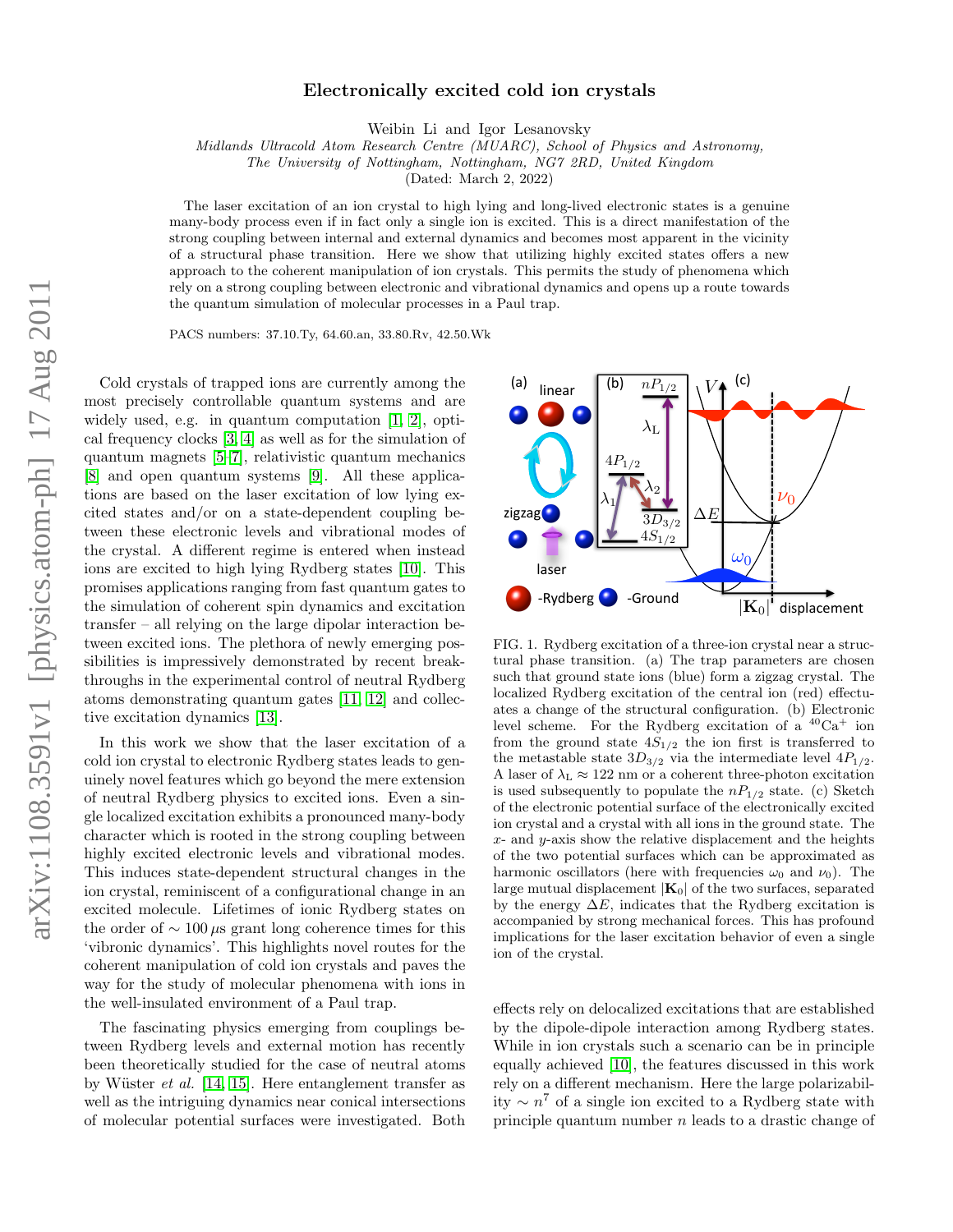its local trapping potential. This affects the entire crystal as changes in the position of one ion are immediately transmitted by the long-ranged Coulomb force.

The phenomenon becomes most striking in a parameter regime where the ion crystal is close to a structural phase transition. In a linear Paul trap such transition is controlled by the ratio of the axial  $\omega_z$  and longitudinal  $\omega<sub>o</sub>$  trap frequencies. Depending on the so-called trapping anisotropy  $\mathcal{A} = (\omega_z/\omega_\rho)^2$ , the ions in their vibrational ground state form either a linear or a zigzag crystal [\[16\]](#page-3-14). A transition between these two configurations takes place at a critical trapping anisotropy  $A_c \approx 2.53 N^{-1.73}$  [\[17\]](#page-3-15) and has been experimentally observed in crystals with  $N = 3...19$  ions [\[18\]](#page-3-16).

We are focussing here on the smallest possible system in which this transition is observable - a three-ion crystal of  ${}^{40}Ca^+$ . As depicted in Fig. [1a](#page-0-0) we start in a zigzag configuration from where we excite the middle ion to the  $nP_{1/2}$  Rydberg state. Technically this is done by a standard two-step excitation to the metastable  $3D_{3/2}$  state (via the state  $4P_{1/2}$ ) followed by a coherent excitation to the Rydberg level  $nP_{1/2}$  (see Fig. [1b](#page-0-0)). The last step can be undertaken by either a three-photon excitation or by employing a coherent source of vacuum ultraviolet light with a wavelength near 122 nm as discussed in Ref. [\[19\]](#page-3-17). The excited ion will experience a state dependent - in general tighter - confinement  $\omega_o(n)$  which in a qualitative picture leads to a reduction of the trap anisotropy  $\mathcal{A}(n)$ below  $\mathcal{A}_{c}$ . As a consequence, the electronically excited crystal prefers a linear arrangement of the ions. The associated strong mechanical effects, illustrated by the far displaced potential surfaces depicted in Fig. [1b](#page-0-0) will become apparent on the spectroscopic properties of a cold ion crystal.

In the following we provide a more thorough quantitative study of this simplified picture. We consider a linear Paul trap with the electric potential  $\Phi(\mathbf{R}, t) = \mathbf{R} \cdot \bar{\mathbf{G}} \cdot \mathbf{R}^{\mathrm{T}}$ . Here, **G** is a  $3 \times 3$  diagonal matrix with elements  $\mathbf{G}_{XX} =$  $\alpha \cos \Omega t - \beta (1 + \varepsilon), \, \bar{\mathbf{G}}_{YY} = -\alpha \cos \Omega t - \beta (1 - \varepsilon), \, \bar{\mathbf{G}}_{ZZ} =$  $2\beta$  that denote the static and time-dependent electric field gradients in the respective directions, with the latter oscillating at radio-frequency (RF)  $\Omega$ . In highly excited states, ions and atoms cannot be considered point-like in such an environment as the trapping field can vary significantly on the size of an electronic orbit as has been shown in Refs. [\[10,](#page-3-8) [20\]](#page-3-18). The quantum mechanical treatment of this problem has been discussed in Ref. [\[19\]](#page-3-17) but in order to be self-contained we briefly summarize the main steps: The Hamiltonian of a single ion of mass M and charge e reads [\[10\]](#page-3-8)

$$
H_{\text{ion}}(\mathbf{R}, \mathbf{r}) = H_{\text{c}}(\mathbf{R}) + H_{\text{e}}(\mathbf{r}) + H_{\text{et}}(\mathbf{r}) + H_{\text{ec}}(\mathbf{R}, \mathbf{r}). \tag{1}
$$

Here  $H_c(\mathbf{R}) = \sum_{\xi} [P_{\xi}^2/(2M) + M\omega_{\xi}^2 R_{\xi}^2/2]$  describes the harmonic motion of the center-of-mass (CM) coordinate  $\mathbf{R} = (X, Y, Z)$  and the index  $\xi = X, Y, Z$  refers to 2



<span id="page-1-0"></span>FIG. 2. Structural configurations of an electronically excited three-ion crystal and a crystal in which all ions are in the electronic ground state. The assumed configuration depends on the static field gradient  $\beta$  and the principal quantum number *n*. While in regions (a) and (c) the configurations are identical, an electronic excitation of the central ion (red) is accompanied by a structural configuration change in region (b).

The respective continue of the respective continue of the system of the system of the system of the respective components. This field results is the respective components. This field results is the system of the system of trap frequencies  $\omega_X = \sqrt{2\left[\frac{e^2\alpha^2}{M\Omega^2} - e(1+\varepsilon)\beta\right]}/M}$ ,  $\omega_Y =$  $\sqrt{2\left[\frac{e^2\alpha^2}{M\Omega^2} - e(1-\varepsilon)\beta\right]}/M$  and  $\omega_Z = \sqrt{4e\beta/M}$ . The parameter  $0 < \varepsilon < 1$  breaks the axial symmetry of the trap which simplifies the theoretical discussion as it removes some mode degeneracies. Terms describing the coupling of the micromotion to the CM are neglected. The Hamiltonian  $H_e(\mathbf{r})$  governs the dynamics of the valence electron with the relative coordinate r. Its eigenstates  $|\Psi_n\rangle$  and eigenenergies  $E_n$  (the index n contains all relevant quantum numbers) are obtained from a model potential calcu-lation [\[21\]](#page-3-19). Finally, the Hamiltonians  $H_{et}(\mathbf{r}) = -e\Phi(\mathbf{r}, t)$ and  $H_{\text{ec}}(\mathbf{R}, \mathbf{r}) = -2e\mathbf{R} \cdot \mathbf{\bar{G}} \cdot \mathbf{r}^{\text{T}}$  account for the electrontrap interaction and the fundamentally important coupling between the CM and electronic motion. The total Hamiltonian of the three-ion crystal in Fig. [1a](#page-0-0) is obtained by further including the Coulomb interaction among the ions. For the two ground-state ions this is straight-forward. In the case of the Rydberg ion the Coulomb interaction of the valence electron and the doubly charged core with the remaining two ions is accounted for by a multipole expansions [\[10\]](#page-3-8). The dominant contribution of this expansion is the dipole-charge interaction  $V_{\text{dc}} = [e^2/(4\pi\epsilon_0)] \sum_j (\mathbf{R} - \mathbf{R}_j) \cdot \mathbf{r}/|\mathbf{R} - \mathbf{R}_j|^3$  where  $\epsilon_0$  is the permittivity of vacuum,  $\bf{R}$  and  $\bf{r}$  denote the CM and electronic coordinate of the Rydberg ion and the vectors  $\mathbf{R}_i$  contain the coordinates of the ground state ions.

When excited to the Rydberg state the coupling Hamiltonians  $H_{\text{ec}}$  and  $V_{\text{dc}}$  create an additional ponderomotive potential for the CM motion of the central ion. This potential provides a tighter radial confinement  $V_{\text{add}} = M \omega_{\text{add}}^2 (X^2 + Y^2)/2$  with the trap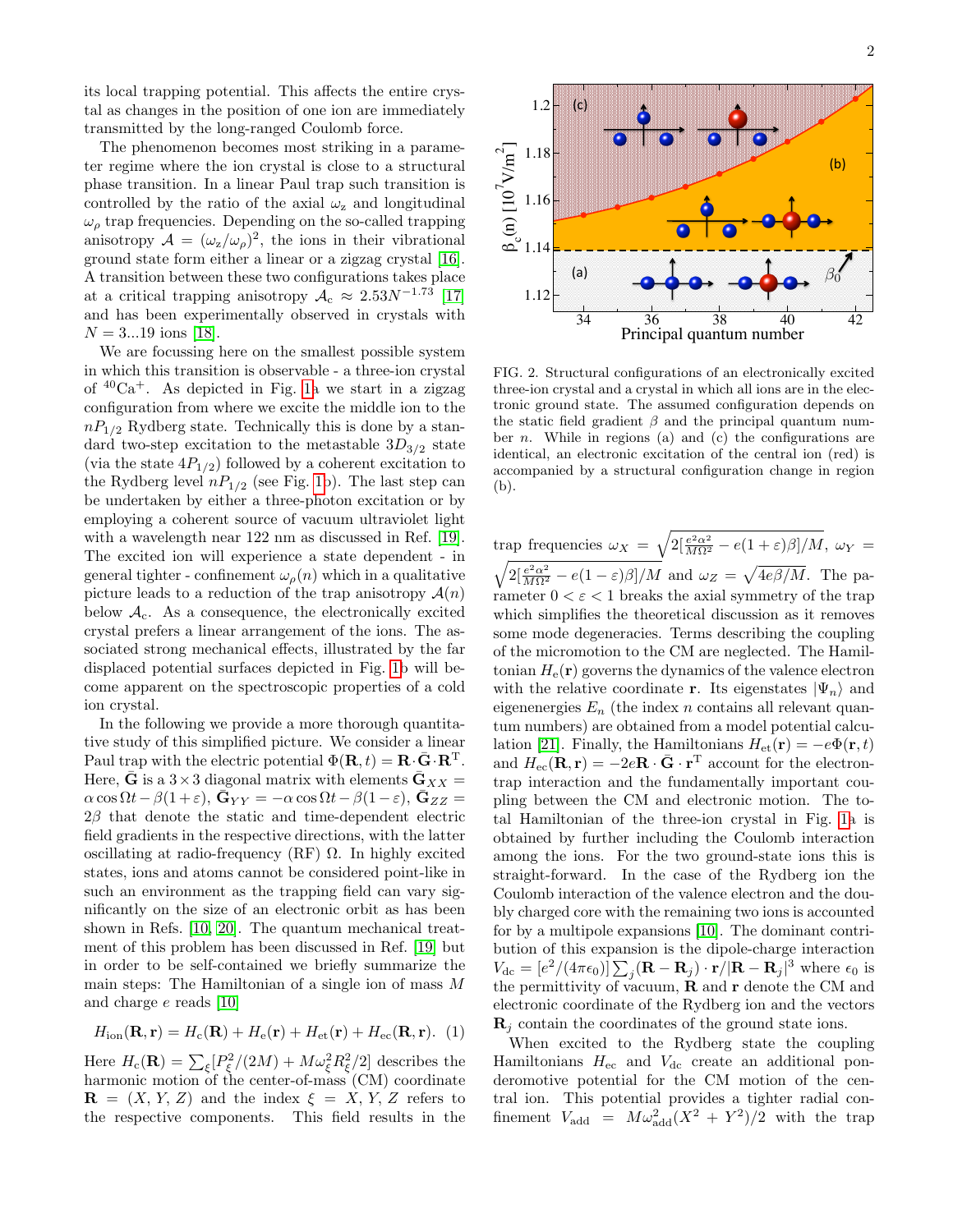frequency  $\omega_{\text{add}} = \sqrt{\left[8(e^2\alpha^2)^2/(M\Omega^2)^2 + 4e^2\alpha^2\right]x^{(2)}/M}.$ Here  $x^{(2)} = \sum_{m \neq n} |\langle \Psi_m | x | \Psi_n \rangle|^2 / (E_n - E_m)$  is proportional to the polarizability of the Rydberg electron. In deriving  $V_{\text{add}}$  we made use of the fact that the typical Kepler orbital frequency of the Rydberg electron is about  $2\pi \times 100$  GHz, which is much higher than the RF frequency  $\Omega$  (typically  $2\pi \times 10...100$  MHz) and also much higher than typical trap frequencies ( $\sim 2\pi \times 1$  MHz). This allows us to calculate the electronic motion within a quasistatic approximation where we treat time as a parameter [\[19\]](#page-3-17). Compared to the vibrational dynamics of the ions, however, this surface will oscillate at the fast RF frequency. Therefore, the CM of the central ion experiences an effective ponderomotive potential.

For a quantitative discussion we choose an RF field with gradient  $\alpha = 10^9 \text{ V/m}^2$  oscillating at a frequency  $\Omega = 2\pi \times 30$  MHz and a parameter  $\varepsilon = 0.15$  for splitting the degeneracy of the trap frequencies in  $x$  and  $y$  direction. For the following discussion it is more convenient to discuss the expected structural configuration change in the ion crystal as a function of the gradient  $\beta$  rather than in terms of the trap anisotropy  $A$ . The critical gradient  $\beta_0$  at which the linear-zigzag transition occurs for a crystal of three ground state ions is given by

$$
\beta_0 = \frac{5}{29 + 5\varepsilon} \frac{e\alpha^2}{M\Omega^2}.
$$

Due to the additional trapping potential  $V_{\text{add}}$  this critical gradient changes when the central ion is excited to a Rydberg state. This leads to a state-dependent critical gradient  $\beta_c(n)$  which is shown Fig. [2](#page-1-0) together with  $\beta_0$ . The plot can be thought of as a 'phase diagram': in region (a) both the excited and the ground state crystal prefer a linear arrangement. A zigzag configuration is preferred in both cases when gradient and principal quantum number are chosen from region (c). In region (b) an electronic excitation is accompanied by a structural configuration change.

In the remaining part of this work, we will analyze the spectroscopic properties of the crystal which derive from this state dependent configuration change. We proceed by introducing normal modes that describe the vibrational motion of the ion crystal on the two potential surfaces which correspond to the electronically excited ion crystal and the crystal with all ions in the ground state (see sketch in Fig. [1c](#page-0-0)). This results in the vibrational Hamiltonian  $H_{\text{vib}} = \sum_{i} \hbar \omega_i a_i^{\dagger} a_i P_- + \sum_{j} \hbar \nu_j b_j^{\dagger} b_j P_+.$ Here  $a_i(b_j)$  are the normal mode annihilation operators on the lower (upper) potential surface with vibrational frequencies  $\omega_i$  ( $\nu_j$ ).  $P_{\pm} = (1 \mp \sigma_z)/2$  projects on the electronic ground state/Rydberg state of the central ion and involves the Pauli matrix  $\sigma_z$ . To simplify the discussion we assume that the central ion is already excited to the metastable  $3D_{3/2}$  state, which can be done without affecting the crystal configuration. After including the Rydberg excitation laser on the  $3D_{3/2}$ - $nP_{1/2}$ -transition



<span id="page-2-0"></span>FIG. 3. (a) Displacement  $|\mathbf{K}_0|$  of the CM potential surfaces corresponding to a ground state and and excited three-ion crystal, as illustrated in Fig. [1c](#page-0-0).  $|\mathbf{K}_0|$  is plotted against the trapping field gradient  $\beta$  with the abscissa starting at  $\beta_0$ . A large displacement affects the Franck-Condon (FC) factors that quantify couplings between different vibrational states of the two potential surfaces. Panel (b) shows the FC factors for transitions from the vibrational ground state of the lower potential surface.

with Rabi frequency  $\Omega_{\rm L}$  the total Hamiltonian becomes  $H = H_{\text{vib}} + H_{\text{L}}$  where

$$
H_{\rm L} = -\frac{\hbar \delta}{2}\sigma_z + \frac{\hbar \Omega_{\rm L}}{2} \sum_{[n,m]} \left[ A_{[n]}^{[m]} b_{[m]}^{\dagger} a_{[n]} \sigma^+ + \text{h.c.} \right]. \tag{2}
$$

and  $\sigma_{\pm} = 1/2(\sigma_x \pm i \sigma_y)$  (with  $|3D_{3/2}\rangle \equiv |\downarrow\rangle$  and  $\vert nP_{1/2}\rangle \equiv \vert \uparrow \rangle$ . Here we have introduced the detuning  $\hbar\delta = \hbar\omega_L - (E_{nP_{1/2}} + \Delta E + E_{\text{et}})$  where  $\omega_L$  is the laser frequency,  $E_{nP_{1/2}}$  is the  $nP_{1/2}$  state energy relative to the metastable  $3D_{3/2}$  state,  $\Delta E$  is the energy shift of the two potential surfaces resulting from the structural change of the ions, and  $E_{\text{et}}$  a constant energy shift due to the electron-trap coupling  $H_{\text{et}}$ . The coefficients  $A_{[n]}^{[m]}$  $[n]$ are the so-called Frank-Condon (FC) factors and given by the overlap integrals of the vibrational modes of the lower and excited potential surface. Here  $[n]$  and  $[m]$  are multi-indices containing all phonon occupation numbers of the lower/upper modes. They are also used for abbreviating  $a_{[n]} = \prod_{n_i} a_{n_i}$ , where  $a_{n_i}$  is the annihilation operator corresponding to the  $n$ -phonon state of the  $i$ -th mode. The same notation applies to  $b_{\alpha}^{\dagger}$  $\frac{1}{[n]}$  .

The FC factors crucially depend on the mutual displacement  $|\mathbf{K}_0|$  of the minima of potential surfaces. In the region (b) of the 'phase diagram' in Fig. [2](#page-1-0) where the configurations of the ground state and the excited crystal differ substantially,  $|\mathbf{K}_0|$  can significantly exceed the harmonic oscillator length, typically  $\sim 10$  nm. This is illustrated in Fig. [3a](#page-2-0) for the Rydberg  $38P_{1/2}$  state. In Fig. [3b](#page-2-0) we show the corresponding FC factors for transitions starting from the vibrational ground state of the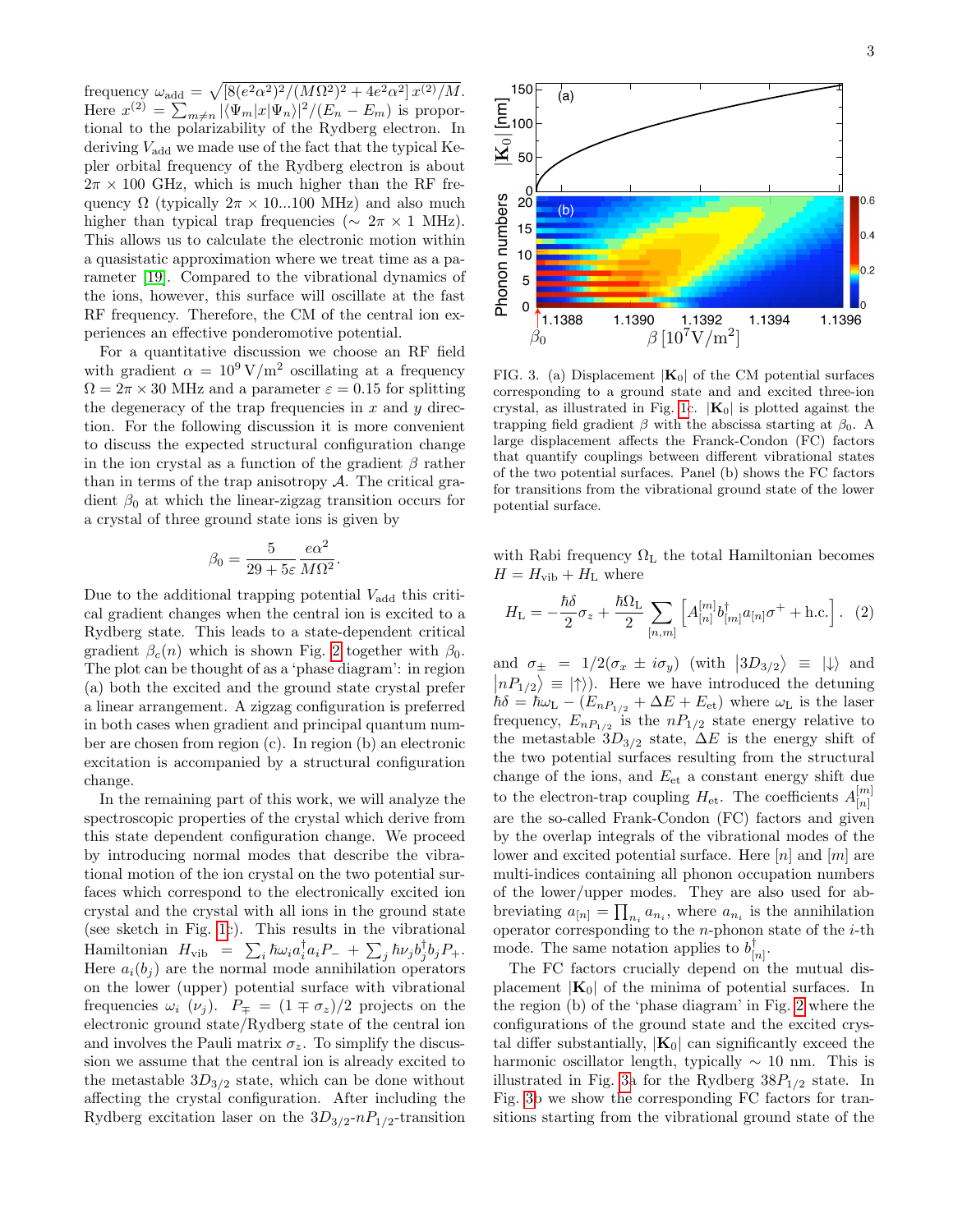

<span id="page-3-20"></span>FIG. 4. Due to non-zero FC factors phonon states containing many vibrational quanta can be directly addressed. The data in the main figure shows the excitation probability of an 11-phonon state in the upper potential surface. We have considered the  $38P_{1/2}$  state of  ${}^{40}Ca<sup>+</sup>$ , the laser is resonant with the desired phonon state and  $\Omega_{\rm L}$  =  $2\pi \times 0.2$  MHz,  $\beta = 1.1392 \times 10^7$ V/m<sup>2</sup>. The corresponding FC factor is  $\approx 0.195$ . The inset (a) shows the phonon energies of the lowest energy normal modes,  $\omega_0$  (all ions in the electronic ground state) and  $\nu_0$  (electronically excited crystal). The inset (b) shows the density profile (cut along  $y = 0$ ) of the Rydberg ion CM motion in the excited vibrational 11-phonon state.

lower potential surface, which are numerically calculated by a Gaussian integral method [\[22\]](#page-4-0). We observe FC factors that indicate significant overlap with highly excited vibrational states of the upper potential surface. The calculation furthermore shows that only the lowest vibrational mode in each potential surface determines the FC factor. Higher modes are virtually identical and the FC factors for transitions changing their vibrational state are zero. The frequencies of the two lowest modes  $(\omega_0$  and  $\nu_0$ ) are shown in the inset (a) of Fig. [4.](#page-3-20)

The FC factors in Fig. [3b](#page-2-0) are a result of strong mechanical forces that accompany the Rydberg excitation of the ion crystal. These forces are substantial also for crystals with large vibrational frequencies ∼ MHz. This is a striking difference to the common situation encountered in ion traps where merely low-lying electronic states are laser excited. Here one is usually in the Lamb-Dicke regime and the direct excitation of high-lying vibrational states is strongly suppressed. We can use the emerging large mechanical forces to selectively populate high-lying vibrational state of the ion crystal. This is depicted in Fig. [4](#page-3-20) for a state on the upper potential surface containing 11 vibrational quanta which is addressed directly from the vibrational ground state of the lower surface. The process is state-selective as long as the product of the FC factor and the excitation Rabi frequency  $\Omega_L$  is smaller than the phonon energy  $\omega_0$ . Here we chose a realistic Rabi frequency of  $\Omega_{\rm L} = 2\pi \times 0.2$  MHz [\[19\]](#page-3-17) which

achieves a population of the 11-photon state with more than 97% probability in  $t \approx 13 \,\mu s$ . This process creates a 'moving' Rydberg ion with a probability density shown in Fig. [4b](#page-3-20).

This situation is distinct from conventional cold neutral Rydberg systems which are often studied in the socalled 'frozen' regime [\[23,](#page-4-1) [24\]](#page-4-2) and where motion eventually leads to decoherence caused by Penning ionization [\[25\]](#page-4-3). In our case the 'vibronic dynamics' is coherent due to the absence of collisions and the long lifetime of  $^{40}Ca^{+}$  ions in the  $nP_{1/2}$ -state. For  $n > 15$  this lifetime is  $\tau_0 = 1.534 \times (n - \delta_1)^{2.967}$  ns, with the quantum defect  $\delta_1 \approx 1.436$ . These numbers agree well with qualitative estimates found in Ref. [\[26\]](#page-4-4) and yield  $\tau_0 \approx 66 \,\mu s$  for a  $38P_{1/2}$  state.

In conclusion, the excitation of a cold ion crystal to high-lying electronic states was studied and shown to be accompanied by large coherent forces. This can find practical application in the realization of geometric quantum gates [\[27\]](#page-4-5) and the coherent separation of long ion chains. Excited cold ion crystals permit moreover the quantum simulation of coherent molecular phenomena and in principle also allow the inclusion of radiative transitions between 'molecular' energy surfaces as tight traps can grant confinement even after the de-excitation of Rydberg states by incoherent photon emission.

We thank C. Ates and S. Genway for careful reading of the manuscript. Funding through EPSRC and by the EU (Marie Curie Fellowship) is gratefully acknowledged.

- <span id="page-3-0"></span>[1] J. I. Cirac and P. Zoller, Phys. Rev. Lett., **74**, 4091(1995).
- <span id="page-3-1"></span>[2] H. Häffner, C. Roos and R. Blatt, Phys. Rep.,  $469, 155$ (2008).
- <span id="page-3-2"></span>[3] M. Chwalla et al., Phys. Rev. Lett., **102**, 023002 (2009).
- <span id="page-3-3"></span>[4] C. W. Chou et al., Phys. Rev. Lett., **104**, 070802 (2010).
- <span id="page-3-4"></span>[5] D. Porras and J. I. Cirac, Phys. Rev. Lett., 92, 207901  $(2004)$ .
- [6] A. Friedenauer *et al.*, Nat. Phys., 4, 757 (2008).
- <span id="page-3-5"></span>[7] K. Kim et al., Nature,  $465, 590$  (2010).
- <span id="page-3-6"></span>[8] R. Gerritsma et al., Nature, **463**, 68 (2010).
- <span id="page-3-7"></span>[9] J. T. Barreiro et al., Nature, **470**, 486 (2011).
- <span id="page-3-8"></span>[10] M. Müller *et al.*, New J. Phys.,  $10$ , 093009 (2008).
- <span id="page-3-9"></span>[11] E. Urban et al., Nat. Phys., 5, 110 (2009).
- <span id="page-3-10"></span>[12] A. Gaetan *et al.*, Nat. Phys., **5**, 115 (2009).
- <span id="page-3-11"></span>[13] M. Viteau et al., Phys. Rev. Lett., **107**, 060402 (2011).
- <span id="page-3-12"></span>[14] S. Wüster *et al.*, Phys. Rev. Lett.,  $105$ ,  $053004$  (2010).
- <span id="page-3-13"></span>[15] S. Wüster, A. Eisfeld and J. M. Rost, Phys. Rev. Lett., 106, 153002 (2011).
- <span id="page-3-14"></span>[16] M. G. Raizen et al., Phys. Rev. A, 45, 6493 (1992).
- <span id="page-3-15"></span>[17] J. P. Schiffer, Phys. Rev. Lett., **70**, 818 (1993).
- <span id="page-3-16"></span>[18] M. Block and A. Drakoudis, J. Phys. B, 33, L375 (2000).
- <span id="page-3-17"></span>[19] F. Schmidt-Kaler et al. New J. Phys., 13, 075014 (2011).
- <span id="page-3-18"></span>[20] B. Hezel, I. Lesanovsky and P. Schmelcher, Phys. Rev. Lett., 97, 223001 (2006).
- <span id="page-3-19"></span>[21] M. Aymar, C. Greene and E. Luc-Koenig, Rev. Mod. Phys., 68, 1015 (1996).